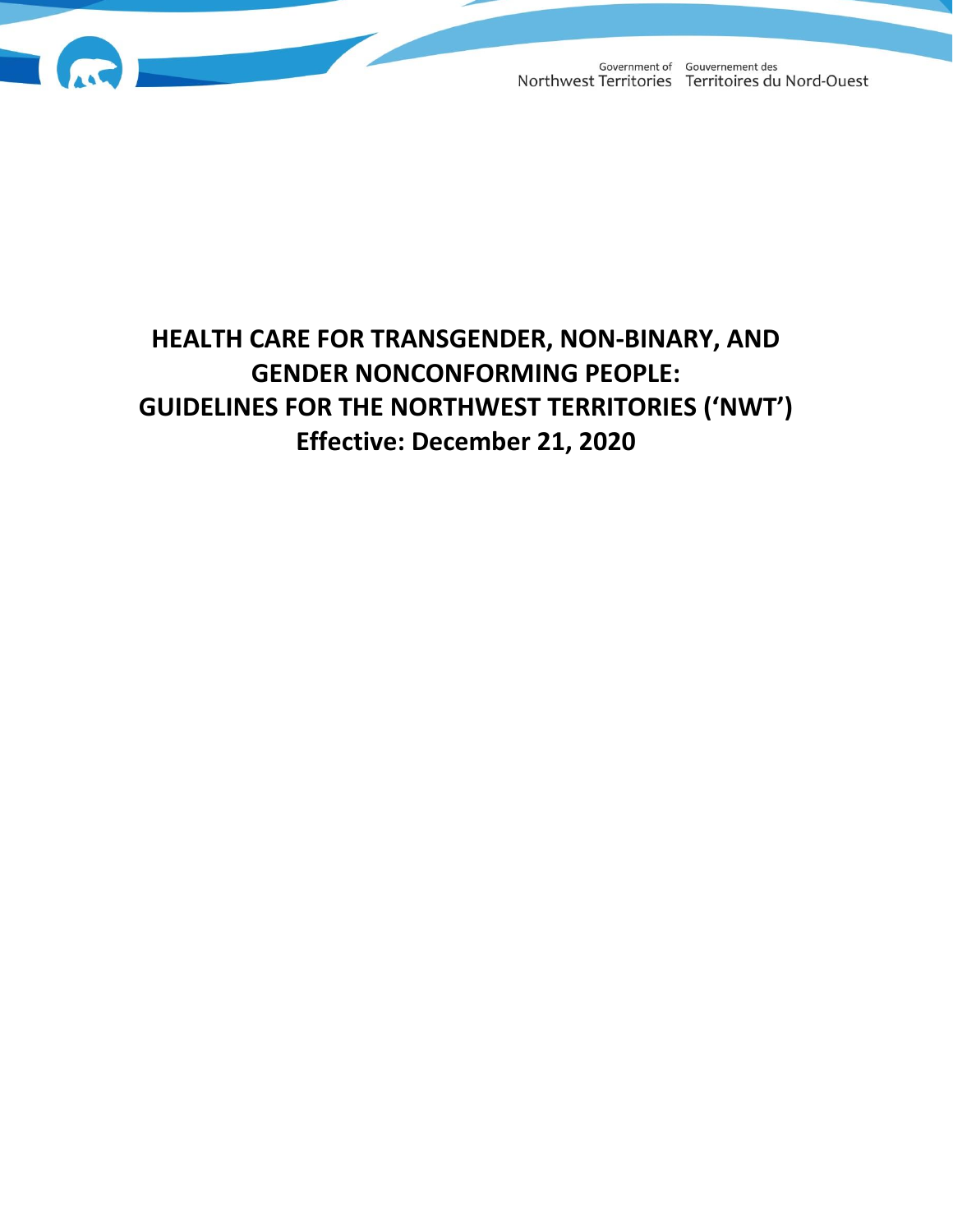# **Contents**

| Health Care for Transgender, Non-Binary, and Gender Nonconforming People: Guidelines for the |
|----------------------------------------------------------------------------------------------|
|                                                                                              |
|                                                                                              |
|                                                                                              |
|                                                                                              |
|                                                                                              |
|                                                                                              |
|                                                                                              |
|                                                                                              |
|                                                                                              |
|                                                                                              |
|                                                                                              |
|                                                                                              |
|                                                                                              |
|                                                                                              |
|                                                                                              |
|                                                                                              |
| Appendix A: Transgender, Non-Binary, and Gender Nonconforming Care Process Map 15            |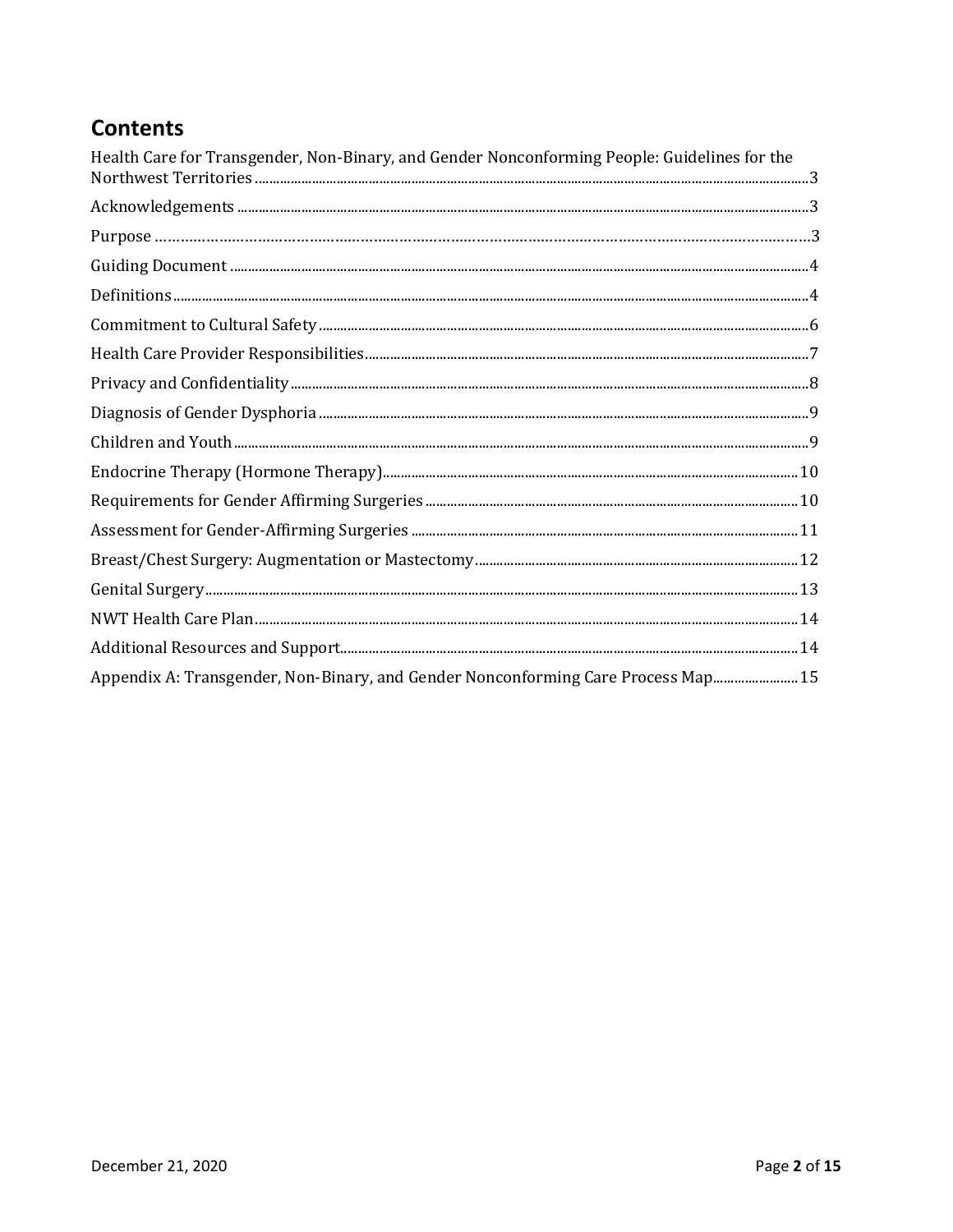# <span id="page-2-0"></span>*Health Care for Transgender, Non-Binary, and Gender Nonconforming People: Guidelines for the Northwest Territories*

As the care of patients with gender dysphoria is constantly evolving, the Department of Health and Social Services will work to keep the *Health Care for Transgender, Non-Binary, and Gender Nonconforming People: Guidelines for the Northwest Territories* as current as possible.

Our goal is to ensure the Guidelines reflect emerging changes in the care of patients by regularly updating the document. As a health care provider and the intended audience for this information, we welcome any suggestions you, your patient, or their families have on the Guidelines.

## <span id="page-2-1"></span>**Acknowledgements**

The Department of Health and Social Services would like to thank all those who contributed to the development of these Guidelines, with special consideration to:

- Amanda St.Denis, Workforce Diversity Officer and Parent/Patient Advocate,
- Dr. Fiona Aiston, Family Physician,
- Dr. Neil Hagen,
- Dr. Sarah Cook, former Territorial Medical Director,
- Kristin Richardson, NP, and the
- Rainbow Coalition of Yellowknife.

### <span id="page-2-2"></span>**Purpose**

Transgender, non-binary, and gender nonconforming people have the right to respectful, dignified, gender-affirming health care in the NWT. The purpose of the *Health Care for Transgender, Non-Binary, and Gender Nonconforming People: Guidelines for the Northwest Territories* is to establish a clear referral process for transgender, non-binary, and gender nonconforming health care services for NWT residents.

Transgender, non-binary, and gender nonconforming people are an underserved population who continue to face societal stigma and discrimination in many areas including health care settings. They are disproportionately affected by poverty, homelessness, unemployment, and health problems such as depression, anxiety, obsessive-compulsive and phobic disorders, substance use disorders, and HIV. Indigenous peoples who identify with the LGBTQ2S+ community may face added barriers due to racism, sexual orientation, and gender discrimination.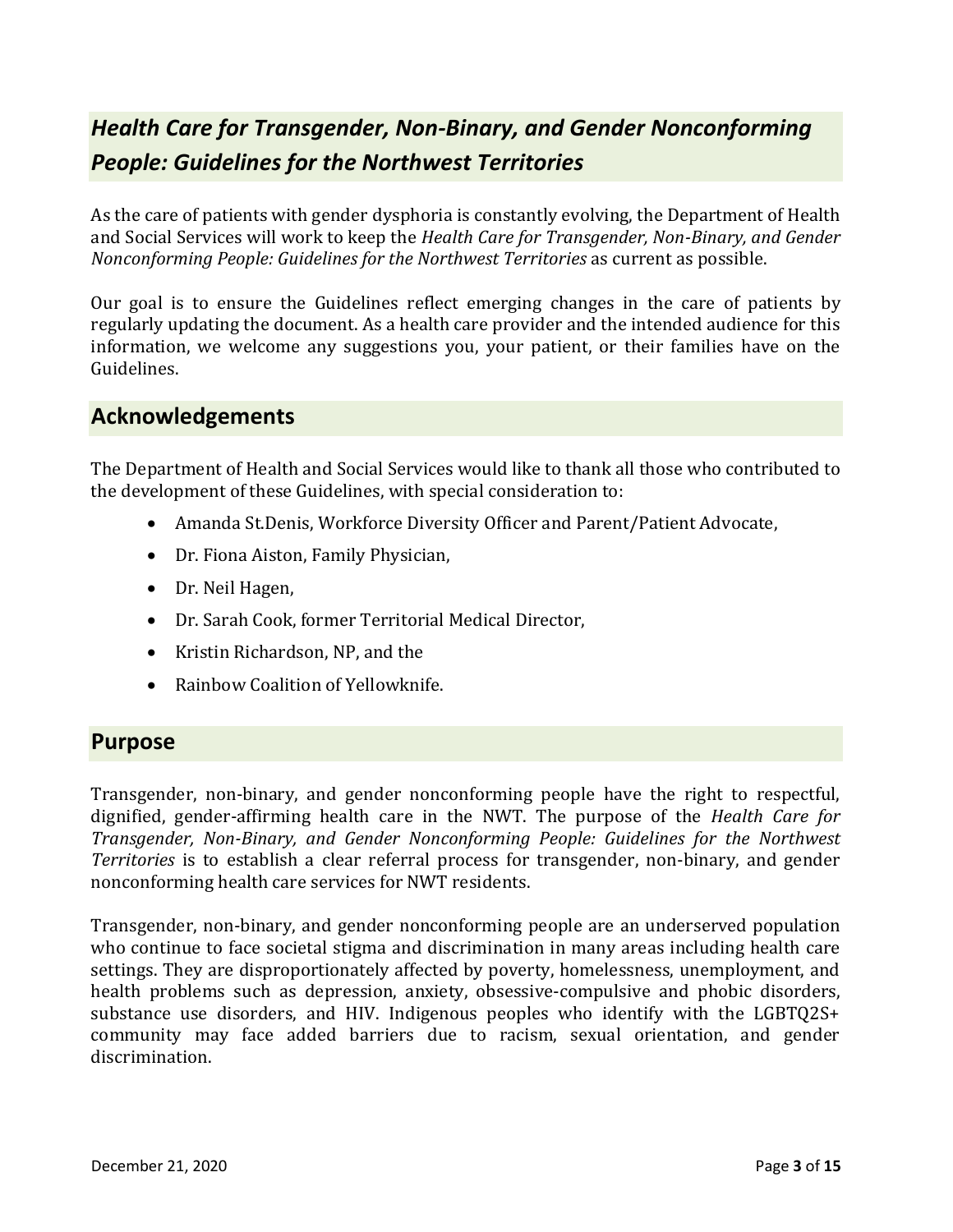The referral processes may be difficult for some patients, and it is important patients feel safe and comfortable speaking to their health care provider. Health care providers are uniquely well positioned to address these health disparities and increase access to gender-affirming health care.

### <span id="page-3-0"></span>**Guiding Document**

Transgender, non-binary, and gender nonconforming care in the NWT should, to the extent possible, align with the most current version of the World Professional Association for Transgender Health ('WPATH') *Standards of Care for the Health of Transsexual, Transgender, and Gender-Nonconforming People*.

While titled "Standards of Care", this document is actually a consensus-based guideline. It is intended to be flexible in order to meet the diverse health care needs of transgender, nonbinary, and gender-nonconforming people.

*Standards of Care for the Health of Transsexual, Transgender, and Gender-Nonconforming People* can be found here[: www.wpath.org/publications/soc.](http://www.wpath.org/publications/soc)

Helpful and user-friendly guidelines to support primary care practitioners in the provision of care for transgender, non-binary, and gender nonconforming patients are available from other jurisdictions in Canada, including:

- Trans Care BC: [www.phsa.ca/transcarebc/Documents/HealthProf/Primary-Care-](http://www.phsa.ca/transcarebc/Documents/HealthProf/Primary-Care-Toolkit.pdf)[Toolkit.pdf](http://www.phsa.ca/transcarebc/Documents/HealthProf/Primary-Care-Toolkit.pdf)
- Rainbow Health Ontario: [www.rainbowhealthontario.ca/TransHealthGuide/index.html](http://www.rainbowhealthontario.ca/TransHealthGuide/index.html)
- Alberta's Toward Optimized Practice: <https://top.albertadoctors.org/CPGs/Pages/Transgender-Health-Care.aspx>

# <span id="page-3-1"></span>**Definitions**

#### **Assessment for Surgery**

The assessment prepared by a clinical expert, which provides documentation of diagnosis, treatment, or other aspects of a patient's history to support the identification or diagnosis of gender dysphoria and recommendation for surgery.

#### **Clinical Expert**

Clinical experts who are primary care practitioners may diagnose and provide the appropriate assessments prior to gender affirming care.

Clinical experts who are not primary care practitioners may identify or confirm the diagnosis of gender dysphoria and provide appropriate assessments prior to gender affirming care.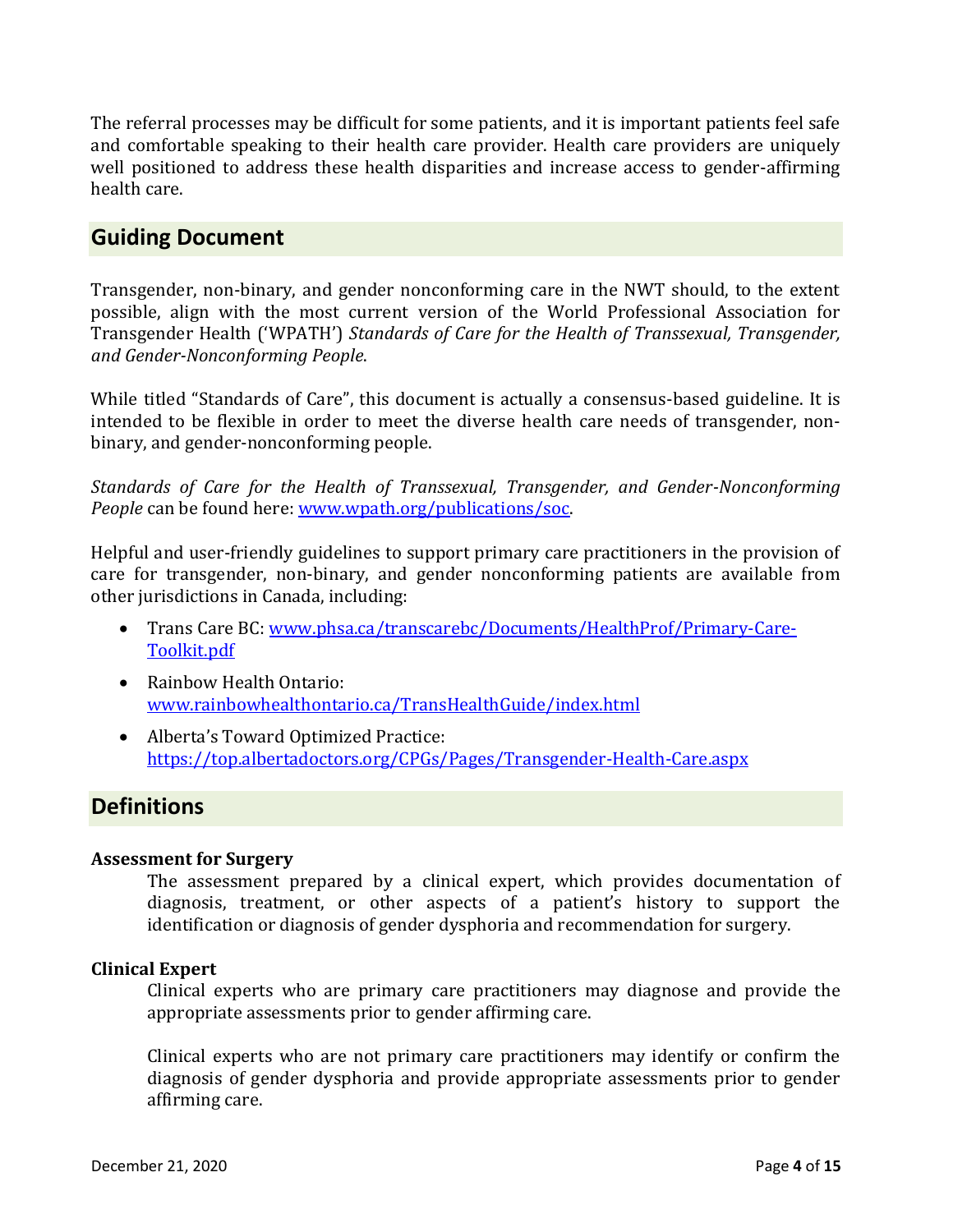A clinical expert can be a "Medical Practitioner" registered and licenced under the NWT's *Medical Professions Act*, a "Nurse Practitioner" or "Registered Nurse" registered and licenced under the NWT's *Nursing Profession Ac*t, a "Psychologist" registered and licensed under the NWT's *Psychologists Act*, or a "Registered Social Worker" registered and licensed under the NWT's *Social Work Profession Act* with the appropriate expertise and competency to identify gender dysphoria.

A primary care practitioner can be a clinical expert.

#### **Gender-affirming health care**

Health care according to a patient's goals and can involve many different aspects of their social, medical, and surgical care. This includes the assessment, referral, diagnosis (primary care practitioners) or identification/confirmation of diagnosis (non-primary care practitioners), and treatment of the patient and their family.

#### **Gender Dysphoria**

Distress that is caused by a discrepancy between a person's gender identity and that person's sex assigned at birth (and the associated gender role or primary and secondary sex characteristics).

#### **Health Care Provider**

Any person delivering care to a patient. This includes, but is not limited to, primary care practitioners, clinical experts, registered nurses, community health workers, and home support workers.

#### **Surgery**

Gender affirming surgical care involves procedures to change primary sex characteristics so they correspond with a person's identity and may include chest or breast surgery, gonadectomy, genital reconstruction, and a range of other procedures, including tracheal shave and facial surgery.

Many types of surgeries exist and, depending on the facility and surgeon(s) involved, the surgeries may differ slightly.

#### Breast/Chest Surgery: Augmentation or Mastectomy

Surgical procedure to augment the breast/chest (augmentation mammoplasty) or surgical procedure to remove breast tissue (subcutaneous mastectomy). The mastectomy may spare the skin, nipple, and areola (nipple-sparing subcutaneous mastectomy).

#### Metoidioplasty

Metoidioplasty can include a range of procedures, including:

• the creation of a phallus through the lengthening of the clitoris (clitoral release)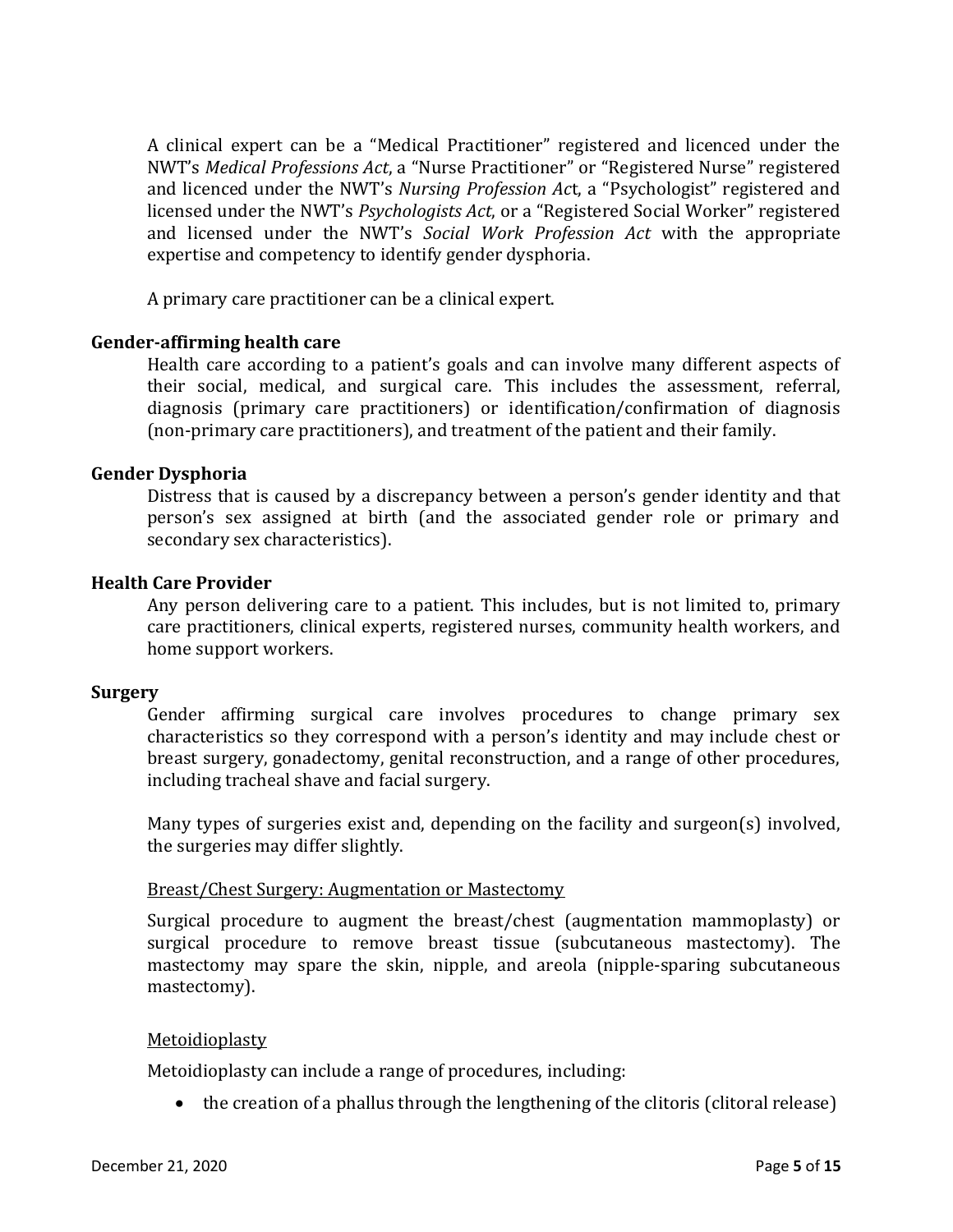- the possibility of lengthening the urethra (neourethra)
- the possibility of closing the vaginal cavity (vaginectomy)
- the creation of a scrotum (scrotoplasty and the insertion of testicular implants) or a bifid scrotum (insertion of the testicular implants into the labia majora of the vulva).

#### Phalloplasty

Surgical procedure that creates or repairs the phallus, glans, and scrotum, and may include all or parts of the closure of the vaginal cavity, insertion of penile and testicular implants, and usually includes lengthening of the urethra.

#### Vaginoplasty

Surgical procedure to create or repair the vagina and vulva, and may include the removal of the penis, scrotal sac, and testes.

#### **Primary Care Practitioner**

An NWT medical practitioner or a nurse practitioner who provides ongoing care for the patient.

#### **NWT Health Care Plan**

Covers the cost of medically necessary health services for NWT residents who have a valid NWT Health Care Card.

#### **Transition**

Gender transition is a lifelong process. Although gender identity and gender expression are often similar, they do not always match. A person may express gender in a way that is different from how they feel. This may include social transition, such as new names, pronouns, and clothing and/or may include medical transition, such as hormone therapy and surgery.

### <span id="page-5-0"></span>**Commitment to Cultural Safety**

Indigenous peoples who are part of the transgender, non-binary, and gender nonconforming communities may face added barriers due to racism, sexual orientation, and gender discrimination.

A culturally safe heath care system for Indigenous peoples benefits all Northerners, including the transgender, non-binary, and gender nonconforming communities. Cultural safety is an outcome where Indigenous peoples feel safe and respected, free of racism and discrimination, when accessing health and social services programs and services. An important feature of cultural safety is understanding that a legacy of colonialism, including racism in health and social services, influences Indigenous health outcomes and access to care and services.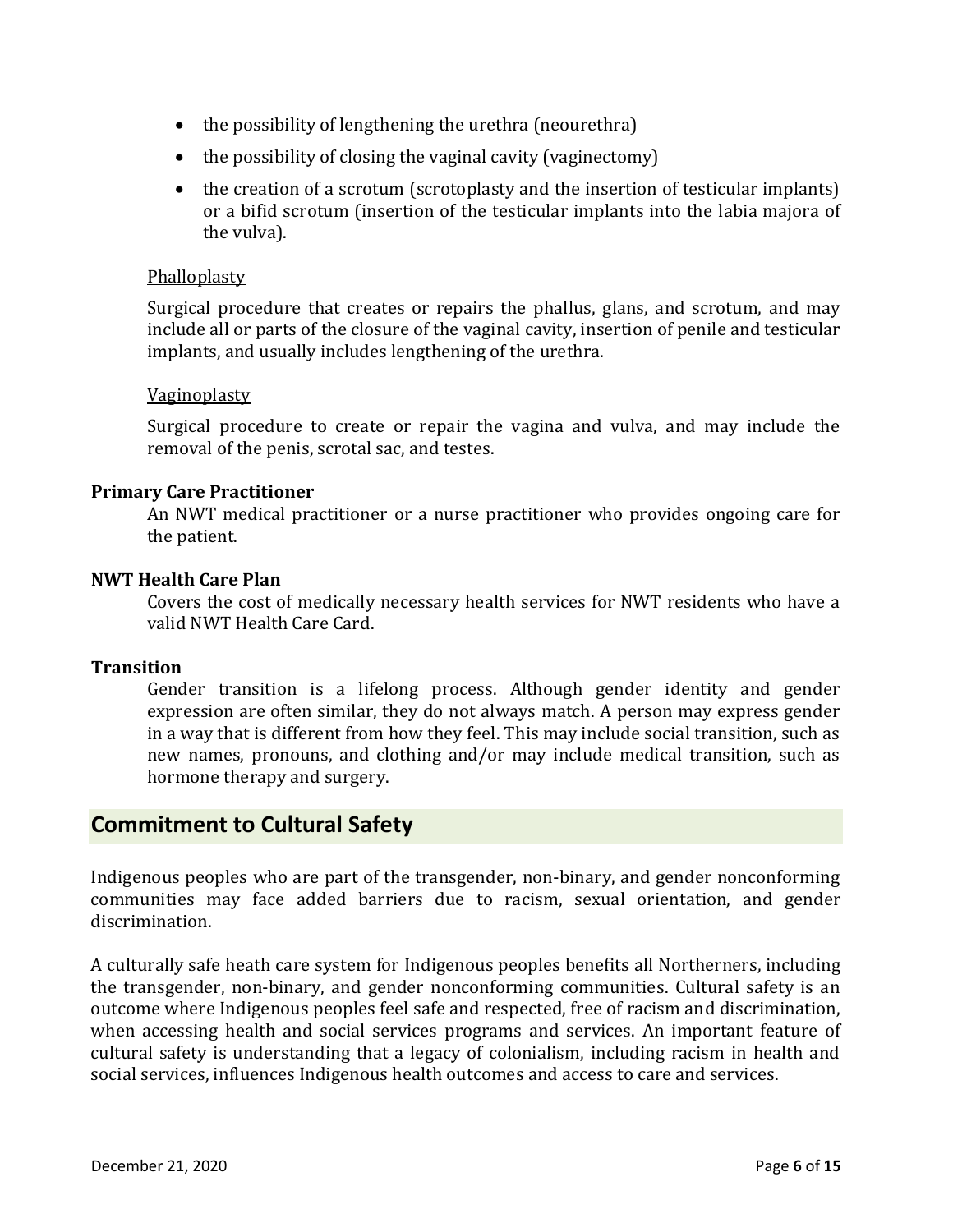Indigenous residents have expressed that relationship-based care is a priority, meaning that clients want trusting, caring and ongoing relationships with their health care providers. Relationship-based care is an approach that puts the needs of clients and families first and results in a health and social services system that prioritizes relationships while removing barriers to achieving those relationships.

The Department of Health and Social Services recognizes that building long-term relationships between patients/clients, practitioners, and staff makes a difference to both patient/client experiences in health and social services and health outcomes.

Individuals who identify as what Western society calls "*transgender*" have been found in essentially every population and culture around the world. Indigenous populations, however, have expressed their gender identities in ways which are somewhat distinct from other cultures. The term "Two-Spirit" is a blanket term that refers to the complex relationship between Indigenous culture, and gender and/or sexual orientation. There are historical records and teachings of Two-Spirit people existing in First Nations, Métis, and Inuit cultures across Turtle Island (North America). This diversity once had a well-accepted place within Indigenous societies. Gender was not based on sexual activities or practices, but rather reflected the sacredness that comes from being different. Many individuals from First Nations, Métis, and Inuit cultures have been adversely affected by rigid views on gender identity expressed within Western society religious beliefs. Many historical records were lost, and impacts of colonialism prevent many cultures from being able to celebrate their Two-Spirit histories. However, in recent years across Turtle Island, there has been a resurgence of First Nations, Métis, and Inuit cultures reclaiming Two-Spirit identity and teachings.<sup>1</sup>

# <span id="page-6-0"></span>**Health Care Provider Responsibilities**

Health care providers are expected to:

- Practice relationship-based care. Relationship-based care is an approach that puts the needs of patients and their families first, and includes honouring Indigenous knowledge, wisdom, and diversity of the North.
- Practice gender-affirming health care. Gender-affirming health care includes respecting an individual's right to self-determine their gender identity and maintaining a gender-affirming approach, including using chosen names and pronouns when interacting with, on behalf of, referring, or when charting on the individual.
- Practice trauma-informed care. Trauma-informed care includes being mindful of societal, community, and interpersonal trauma that transgender, non-binary, and

 $1$  The above paragraph was adapted with permission from Trans Care BC Provincial Health Services Authority. Further information is available at:

<http://www.phsa.ca/transcarebc/Documents/HealthProf/Primary-Care-Toolkit.pdf>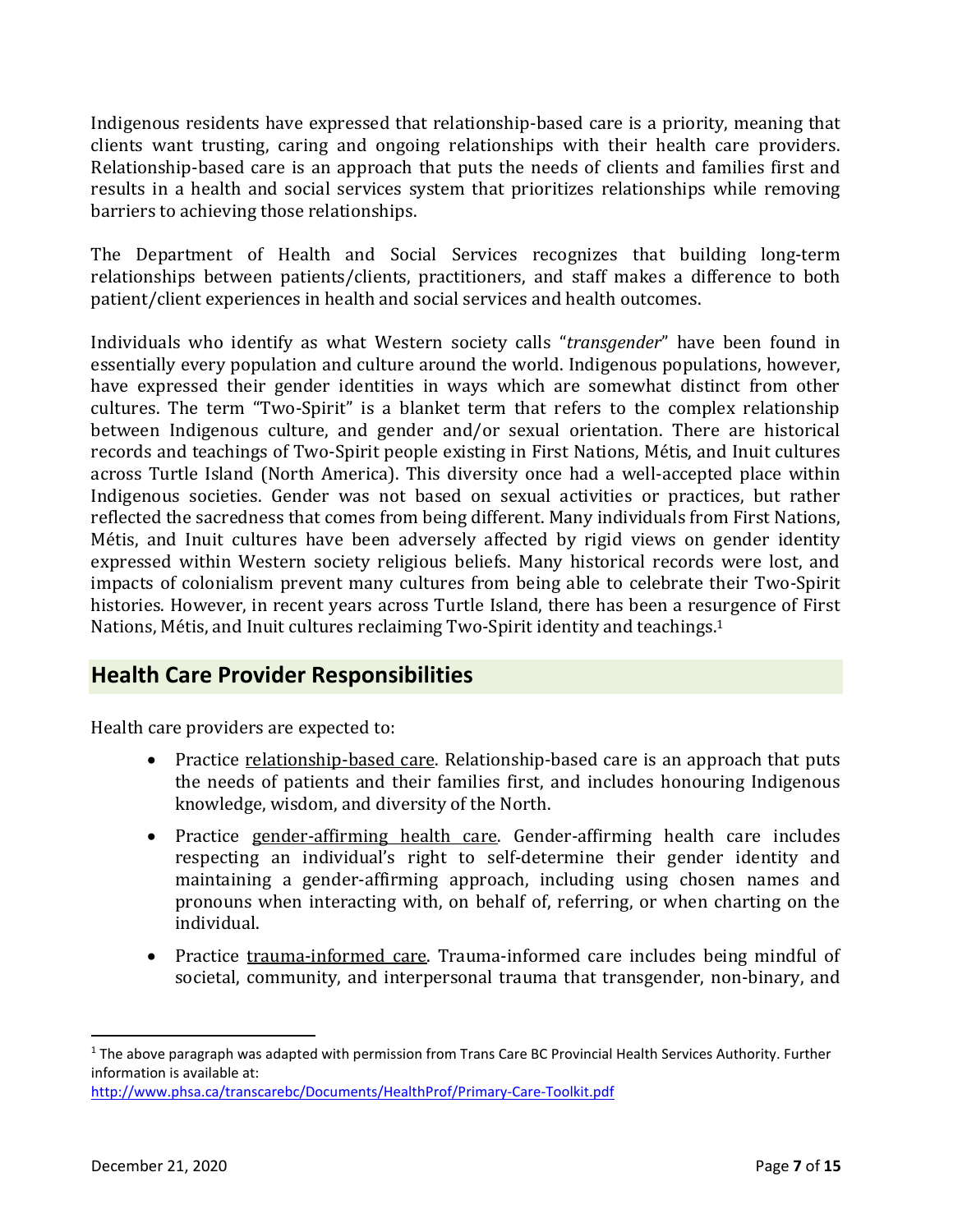gender nonconforming patients experience within and outside the health care system.

- Recognize how *unconscious bias may influence patient treatment*. Unconscious bias is a natural, universal method of cognitive processing and can lead to false assumptions and negative outcomes. There is increasing evidence that unconscious bias leads to negative outcomes for minority groups in healthcare settings. This in turn contributes to health disparities, in which certain groups experience inequalities in the provision of and access to healthcare. Acknowledging that unconscious bias exists is an important first step to overcoming it. Here are some additional strategies to manage unconscious bias so as not to undermine a patient/client treatment:
	- o Recognize your own stereotypical thinking
		- For example, how does the way a patient/client's physical appearance (manner of dress, makeup or no makeup, hairstyle, etc.) influence your perception of them?
	- o Replace biases and assumptions with facts
		- What quick conclusions did you jump to upon first meeting this person? Is that a fair assumption based on facts or simply your opinion based on your past experiences?
	- o Understand the individual more clearly through open-ended questions and dialogue
		- Building a relationship with each patient/client will assist in interacting with and providing care for the patient/client in an individualized and specific manner working towards care equity.
		- Try to use language that they are using to talk about their transition, their bodies, and their relationship to their gender.
	- o Increase the opportunities for positive interactions and contact
		- Encourage patients to build rapport with health care providers when they're not only at their most vulnerable so that health care providers can get a clear sense of their patient/client's full humanity.
	- $\circ$  Seek out training opportunities such as cultural awareness or motivational interviewing training.
		- Many of these training opportunities can be found on the GNWT's Training Calendar and may also be available on request.

# <span id="page-7-0"></span>**Privacy and Confidentiality**

As with any other health service, the collection, use, and disclosure of personal information or personal health information related to transgender, non-binary, and gender nonconforming care must adhere to existing privacy legislation, standards, and policies.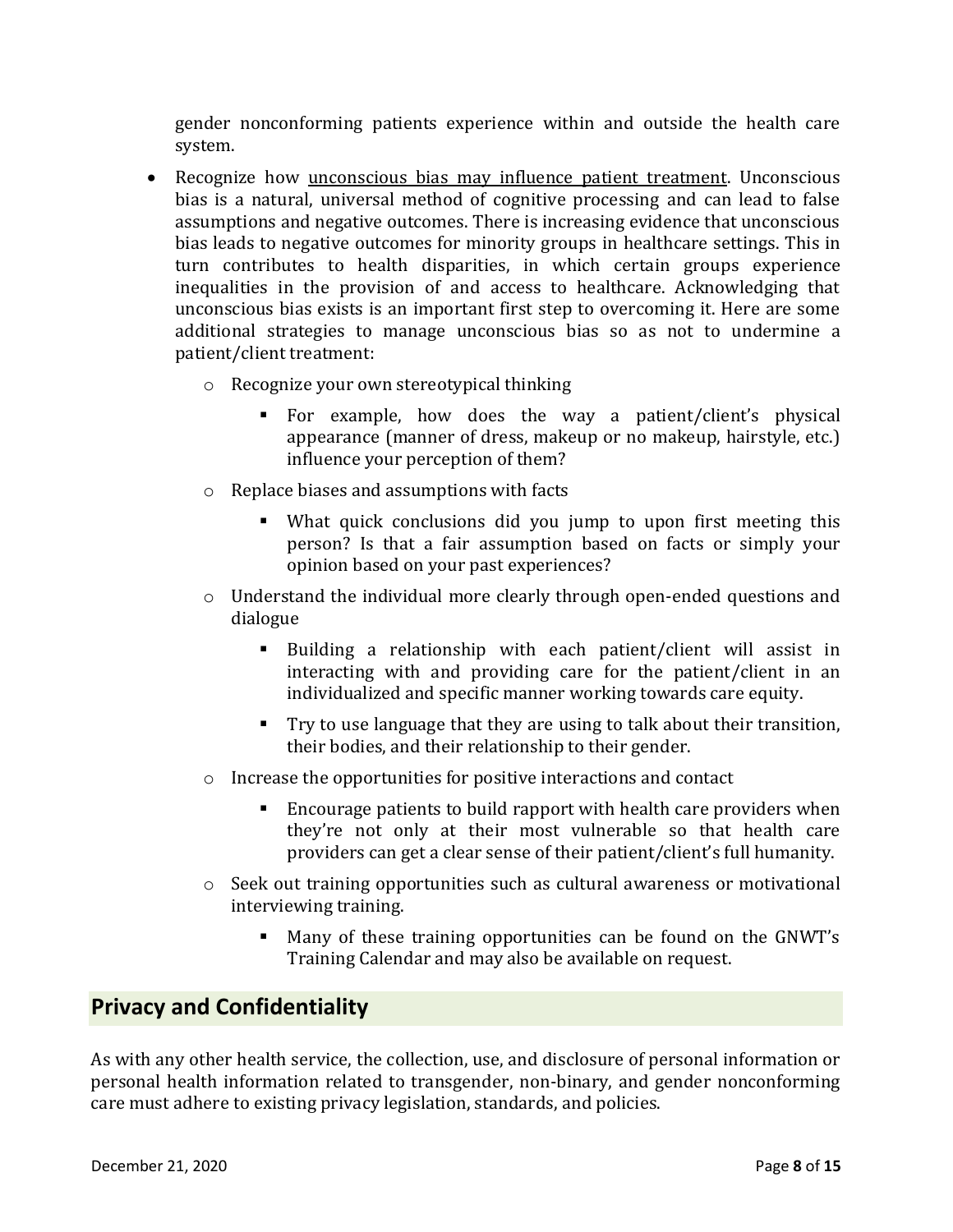# <span id="page-8-0"></span>**Diagnosis of Gender Dysphoria**

The diagnosis of gender dysphoria can be made by a primary care practitioner. In order to diagnose a patient with gender dysphoria, the primary care practitioner must have extensive experience or formal training in gender care, particularly as it relates to meeting the mental health care needs of transgender, non-binary, and gender nonconforming individuals.

A primary care practitioner who does not have extensive experience or formal training in gender care may refer the patient to a clinical expert to confirm the diagnosis. NWT patients do not need to be diagnosed with gender dysphoria by a psychiatrist. A clinical expert can manage the assessment and management of mental health needs of most transgender, nonbinary, and gender nonconforming patients. However, a patient can be referred to a psychiatrist by a clinical expert or primary care practitioner, if clinically indicated.

The NWT currently follows the *Trans Primary Care Initial Assessment Tasks*, which includes an assessment checklist. This tool can be found here: [https://www.rainbowhealthontario.ca/TransHealthGuide/gp-initialassess.html.](https://www.rainbowhealthontario.ca/TransHealthGuide/gp-initialassess.html)

As additional support for primary care practitioners, the *Transgender Health In Primary Care, Initial Assessment*, developed by the Accelerating Change Transformation Team (Alberta Medical Association) can serve as helpful tool for health care providers who are seeing transgender, non-binary, and gender nonconforming patients for various reasons in a range of clinical contexts. This tool can be found here:

[https://top.albertadoctors.org/CPGs/Pages/Transgender-Health-Care.aspx.](https://top.albertadoctors.org/CPGs/Pages/Transgender-Health-Care.aspx)

# <span id="page-8-1"></span>**Children and Youth**

There are differences in the assessment and management of gender dysphoria in transgender, non-binary, and gender nonconforming children or youth who have not completed puberty, compared to adults. In children or youth, rapid development is associated with rapid change and fluidity of outcomes. In particular, there are complex decisions regarding diagnosis of gender dysphoria, whether to initiate hormones, or initiate puberty blocking hormones, and decisions regarding the role of formal parental or patient consent.

It is recommended that transgender, non-binary, and gender nonconforming children and youth in the NWT be referred to the general pediatric service at Stanton Territorial Hospital. Pediatrics will provide support and care to transgender, non-binary, and gender nonconforming children and youth, in partnership with other clinical experts in the NWT and the patient's primary care practitioner. Together, a connection with speciality transgender care, such as pediatric endocrinology and adolescent medicine, outside of the NWT can be facilitated.

It is important to remember that transgender, non-binary, and gender nonconforming children and youth are still experts in their transition and their experience. While there are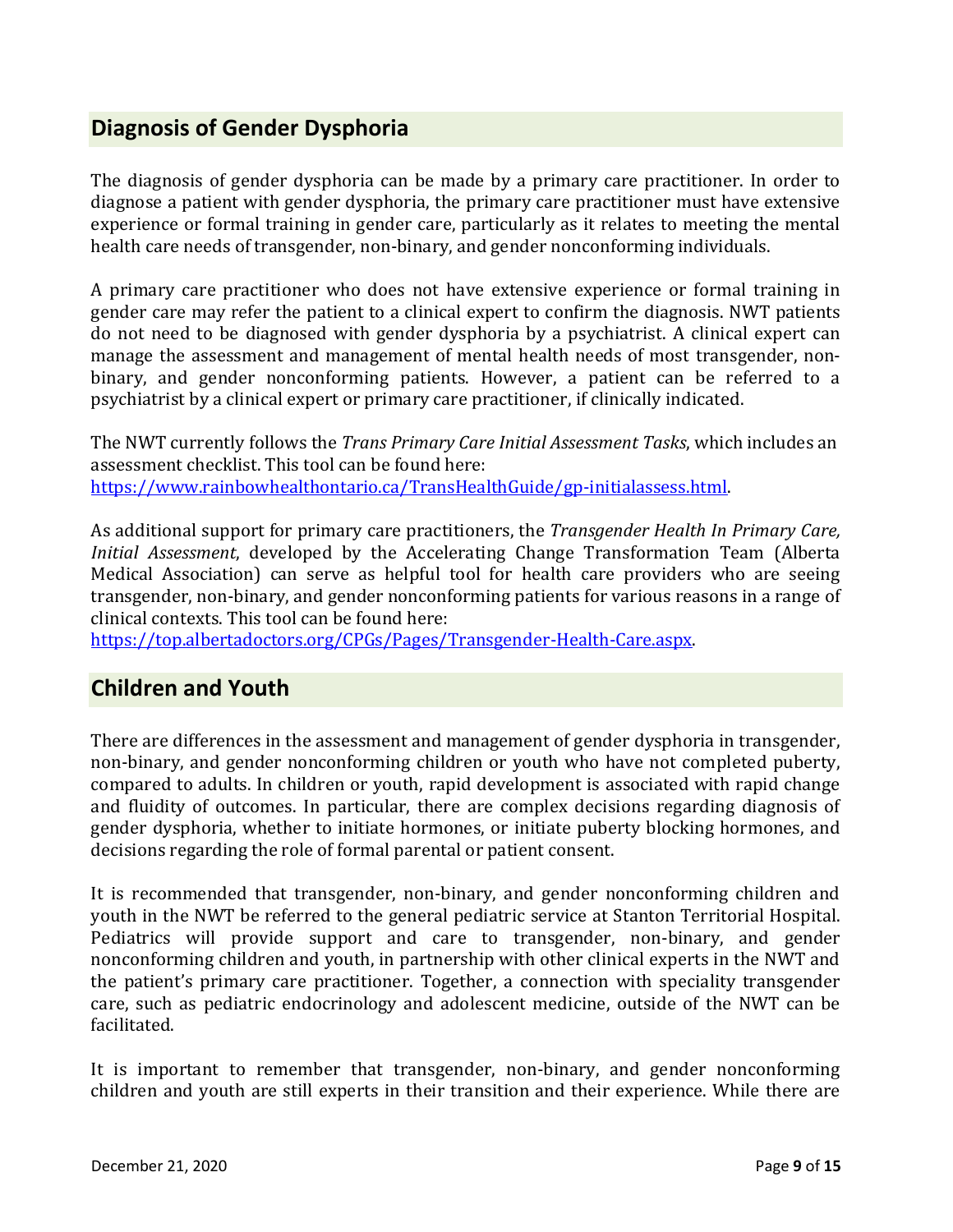steps that parents need to provide consent for, it is imperative that transgender, non-binary and gender nonconforming children and youth feel heard and respected during this process. They will eventually grow to be adults that will have full control of their own health care and establishing positive relationships and trust with health care providers in an early stage will significantly aid in maintaining a quality health care regimen.

# <span id="page-9-0"></span>**Endocrine Therapy (Hormone Therapy)**

Generally, hormone therapy needs can be met within the NWT without the need to refer to an endocrinologist. Usually a clinical expert would assess the patient and initiate hormone therapy as needed.

Guidelines and protocols that can be referenced are the same as those identified under 'Diagnosis of Gender Dysphoria':

- The *Trans Primary Care* tools: <https://www.rainbowhealthontario.ca/TransHealthGuide/gp-initialassess.html>
- The Transgender Health In Primary Care tool: [https://top.albertadoctors.org/CPGs/Pages/Transgender-Health-Care.aspx.](https://top.albertadoctors.org/CPGs/Pages/Transgender-Health-Care.aspx)

If needs cannot be met in the NWT, the primary care practitioner or clinical expert may make a referral to an out-of-territory practitioner, typically an endocrinologist in Alberta.

# <span id="page-9-1"></span>**Requirements for Gender Affirming Surgeries**

The criteria for all gender-affirming surgeries are:

- Persistent, well-documented gender dysphoria;
- Assessment(s) provided by clinical expert(s);
- The patient has the capacity to make fully informed decisions and expressly consent to the treatment or procedure (i.e. the patient understands the procedure and associated risks, and has an aftercare plan);
- Social, medical, and mental health care needs have been assessed and appropriate treatment and referrals are followed or completed. A plan of care is in place for identified needs;
- If significant medical or mental health condition exist, it must be reasonably well controlled for breast/chest surgery and well controlled for genital surgery;
- Having a valid NWT Health Care Card; and
- Being age of majority, which is 19 years of age in NWT.

Note: Age is not an eligibility criterion for breast/chest surgery. In some cases, a clinical expert and the patient's surgeon may deem a patient under the age of 19 years clinically appropriate for breast/chest surgery.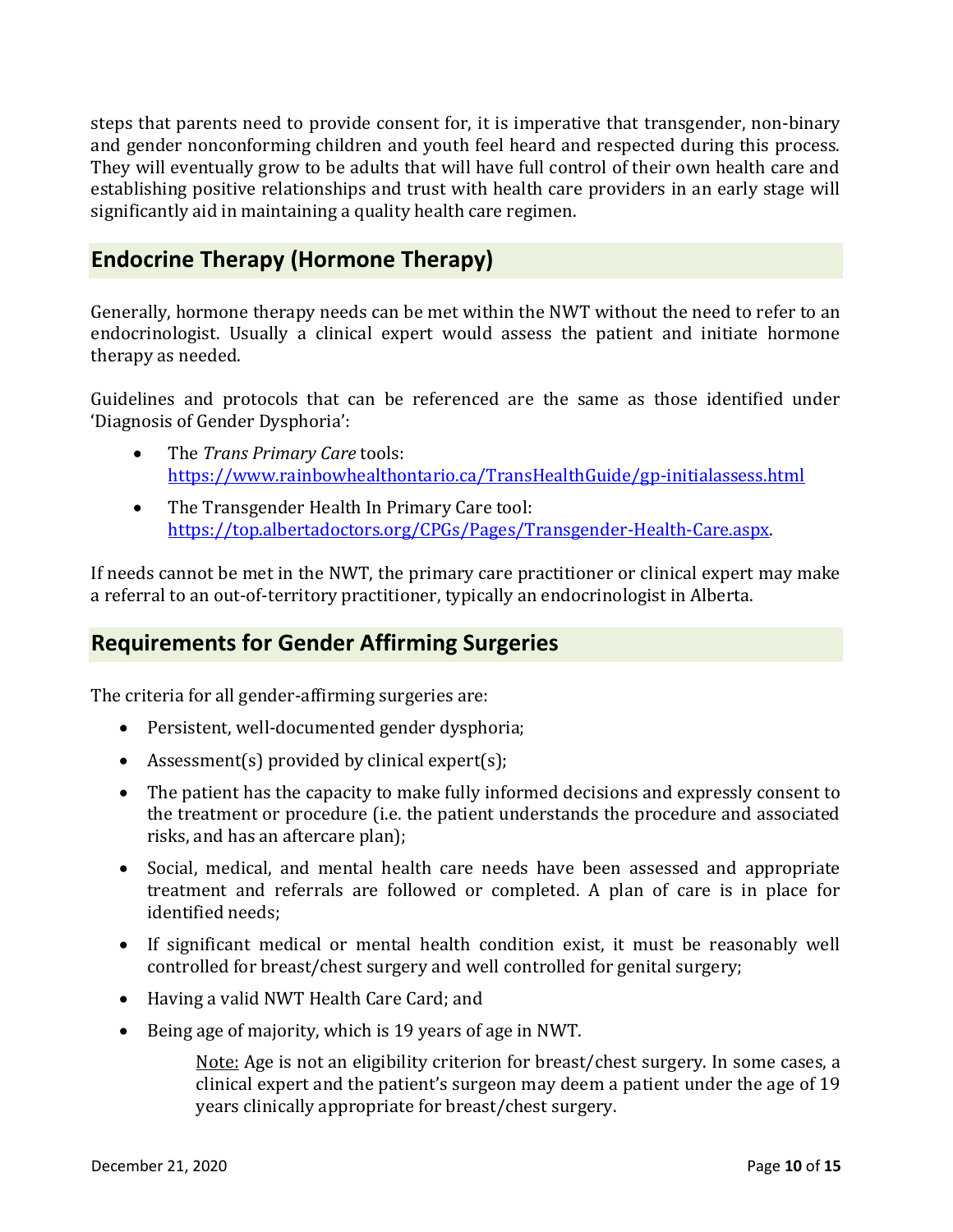For patients seeking breast surgery, it is generally recommended (but not required) to have a full 12 months of appropriate hormone therapy in order to maximize breast growth to support best surgical results.

Additionally, in accordance with the World Professional Association for Transgender Health ('WPATH') *Standards of Care for the Health of Transsexual, Transgender, and Gender-Nonconforming People*, genital surgery also requires:

- 12 continuous months of hormone therapy as appropriate to the patient's gender goals; and
- 12 continuous months of fully living in a gender role that is congruent with the patient's gender identity.

It should be noted, however, that referrals to some clinics can have significant wait times, depending on the surgical procedure and, for example, the status of the COVID-19 pandemic. The primary care practitioner and the patient will need to assess this 12-month guideline on a case-by-case basis.

## <span id="page-10-0"></span>**Assessment for Gender-Affirming Surgeries**

Depending on the type of surgery, one or two formal assessments are required.

- One assessment is generally required for breast surgery. This assessment must be completed by a qualified primary care practitioner. This assessment can be completed by the patient's primary care practitioner if considered a clinical expert.
- Two assessments are required for genital surgery. One of these assessments must be from a qualified primary care practitioner. This assessment can be completed by the patient's primary care practitioner if considered a clinical expert. The second assessment can be provided by any other clinical expert.

These assessments by clinical experts can be made by virtual care.

At a minimum, an assessment must include the following:

- 1. The patient's general identifying characteristics (general demographic information, such as how the patient is expressing themselves in how they appear);
- 2. Results of the patient's psychosocial assessment, including any diagnoses (Note: this assessment can be completed by a clinical expert);
- 3. The duration of the clinical expert's relationship with the client, including the type of evaluation and therapy or counseling to date;
- 4. An explanation that the criteria for surgery have been met, and a brief description of the clinical rationale for supporting the patient's request for surgery;
- 5. A statement about the fact that informed consent has been obtained from the patient;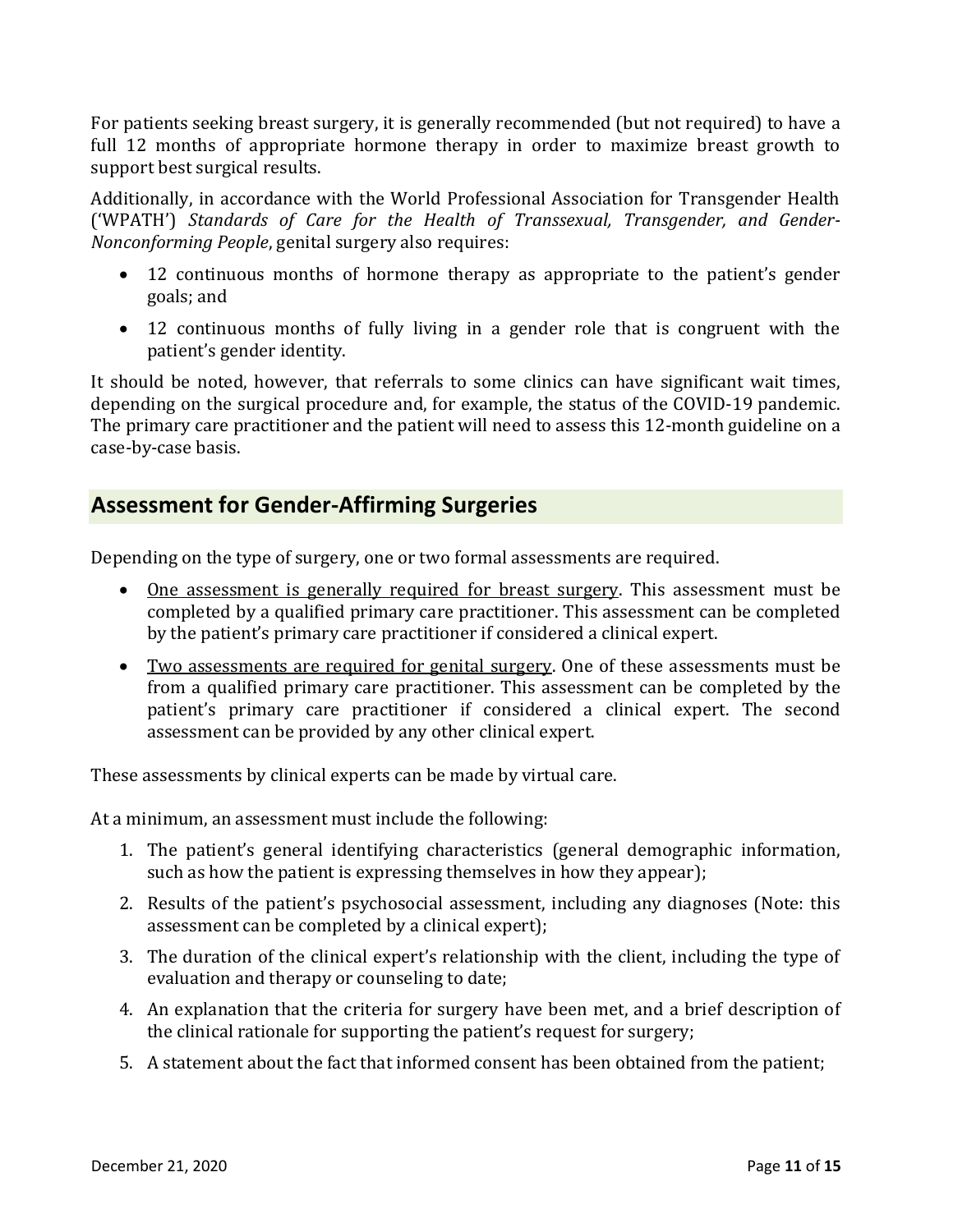6. A statement that the clinical expert is available for coordination of care and welcomes a phone call to establish this.

Once a patient has the necessary assessment(s) and meets the criteria, as per WPATH's *Standards of Care for the Health of Transsexual, Transgender, and Gender-Nonconforming People*, for the requested surgery, the patient can be referred to the appropriate surgical provider. Further information relating to specific surgeries is provided below.

### <span id="page-11-0"></span>**Breast/Chest Surgery: Augmentation or Mastectomy**

With the necessary assessment, a patient can be directly referred by their primary care practitioner or clinical expert for breast surgery. Breast surgery is not performed in the NWT due to existing capacity and specialized surgical techniques.

Primary care practitioner referrals can be made to plastic surgeons in Alberta, the Clinic de Chirurgie (Montreal), the McLean Clinic (Mississauga, ON), to a surgeon via the Gender Program at the University of Alberta Gender Clinic (Edmonton), or elsewhere. However, some of these facilities do not accept the publically funded rates, and they bill patients directly. Patients will not be reimbursed for private surgery rates. For this reason, we generally recommend patients be referred to Alberta plastic surgeons who accept the Interprovincial / Territorial Reciprocal Billing Agreement rates (i.e. they bill according to the Alberta Schedule of Medical Benefits, which is the Alberta equivalent of the NWT Tariff).

Breast surgery for transgender, non-binary, and gender nonconforming patients is considered a medically necessary health service, in similar clinical circumstances as it is for nontransgender, non-binary, and gender nonconforming ('cis') patients.

A mastectomy is covered by the NWT Health Care Plan, at pre-determined publically funded rates.

Breast augmentation is covered by the NWT Health Care Plan only when medically necessary, such as when there is breast aplasia (failure to respond to appropriate hormone therapy) or a congenital breast abnormality. Only few patients will fulfil these eligibility criteria. Breast augmentation for any other indication is not covered in the NWT. These same criteria are present across Canada and apply equally to cis and transgender women.

Patients diagnosed with gender dysphoria are eligible for breast surgery in the context of male-to-female gender reassignment, if the following criteria are met:

- negligible breast development despite adequate hormone therapy for a least one year; or
- hormone therapy is medically contraindicated.

For tools to facilitate discussion of transition-related breast/chest surgery between primary care practitioners and patients, please see the document titled: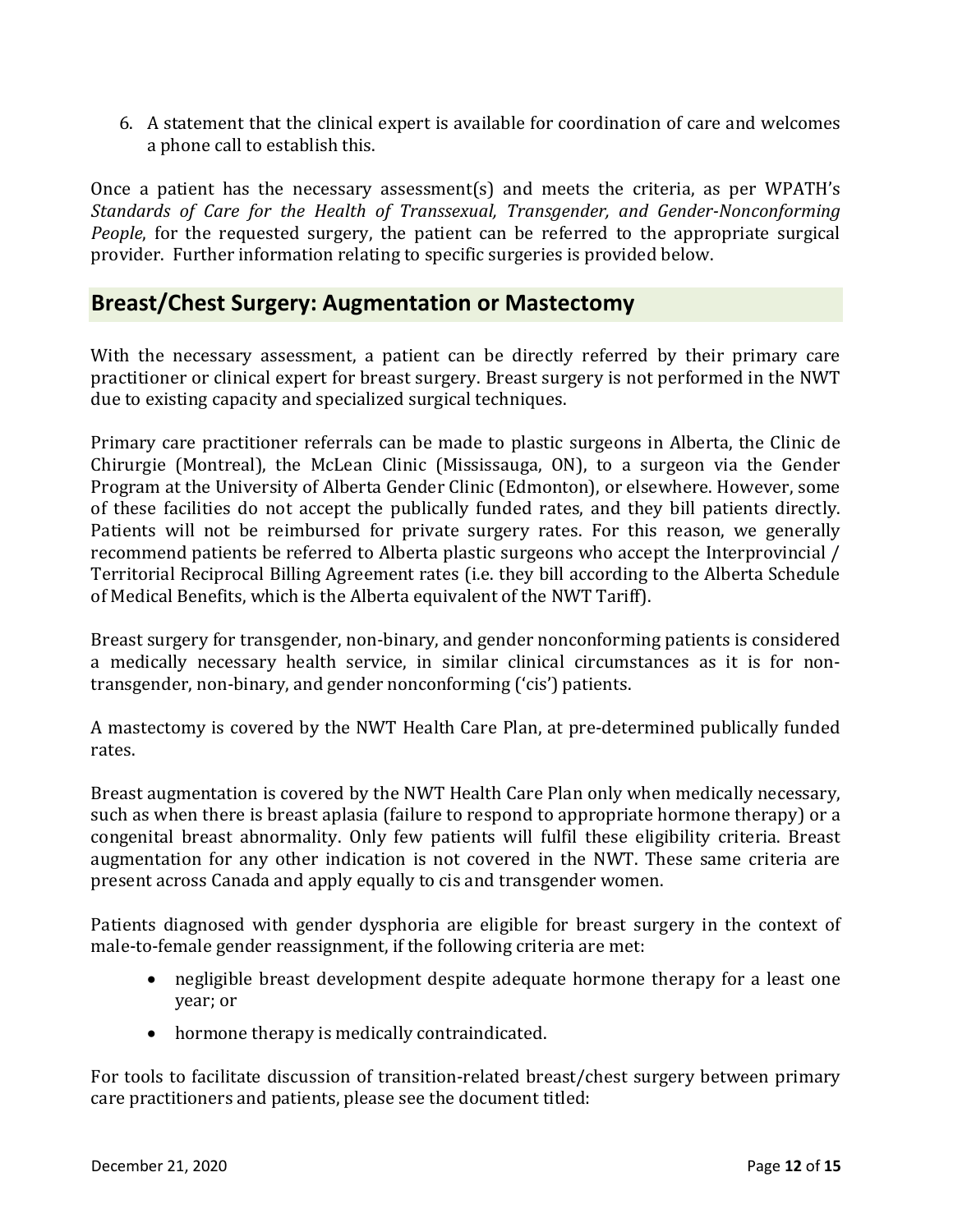- *Feminizing Chest Surgery—Summary for Primary Care Providers;* and
- *Masculinizing Chest Surgery—Summary for Primary Care Providers*.

These tools can be found here: [https://top.albertadoctors.org/CPGs/Pages/Transgender-Health-Care.aspx.](https://top.albertadoctors.org/CPGs/Pages/Transgender-Health-Care.aspx)

## <span id="page-12-0"></span>**Genital Surgery**

With the two independent assessments described above, a patient can be directly referred by their primary care practitioner for genital surgery. Prior approval from the Department of Health and Social Services is required.

The NWT does not have the capacity available for genital surgeries. At this time, gender affirming surgery is currently performed at the Centre Metropolitain de Chirurgie, a private clinic in Montreal. Patients may be referred for care in another province if the necessary expertise and capacity are available there. Genital surgery is not funded out-of-country.

Vaginoplasty, metoidioplasty or phalloplasty are covered by the NWT Health Care Plan for patients who, in consultation with their primary care practitioner, consider genital surgery an essential component of their gender transition. There are some variations of this surgery, such as clitoral release, which are also funded.

If the genital surgery chosen by a patient is performed in stages, then the medically necessary stages of that selected genital surgery are also covered.

A hysterectomy, including removal of the cervix, must be performed at least six months before a vaginectomy. This surgery is covered by the NWT Health Care Plan. This surgery may be performed out-of-territory even though it is a procedure that can be performed in the NWT.

The necessary surgeries to treat any complications related to general surgeries are also covered by the NWT Health Care Plan, on a case-by-case basis. Complications may be treated in the NWT, Alberta, or at the Clinique de Chirurgie in Montreal, as required.

For tools to facilitate discussion of transition-related genital surgery between primary care practitioners and patients, please see the document titled:

- *Vaginoplasty—Summary for Primary Care Providers*;
- *Metoidioplasty—Summary for Primary Care Providers*; or
- *Phalloplasty—Summary for Primary Care Providers*.

These tools can be found here: [https://top.albertadoctors.org/CPGs/Pages/Transgender-Health-](https://top.albertadoctors.org/CPGs/Pages/Transgender-Health-Care.aspx)[Care.aspx.](https://top.albertadoctors.org/CPGs/Pages/Transgender-Health-Care.aspx)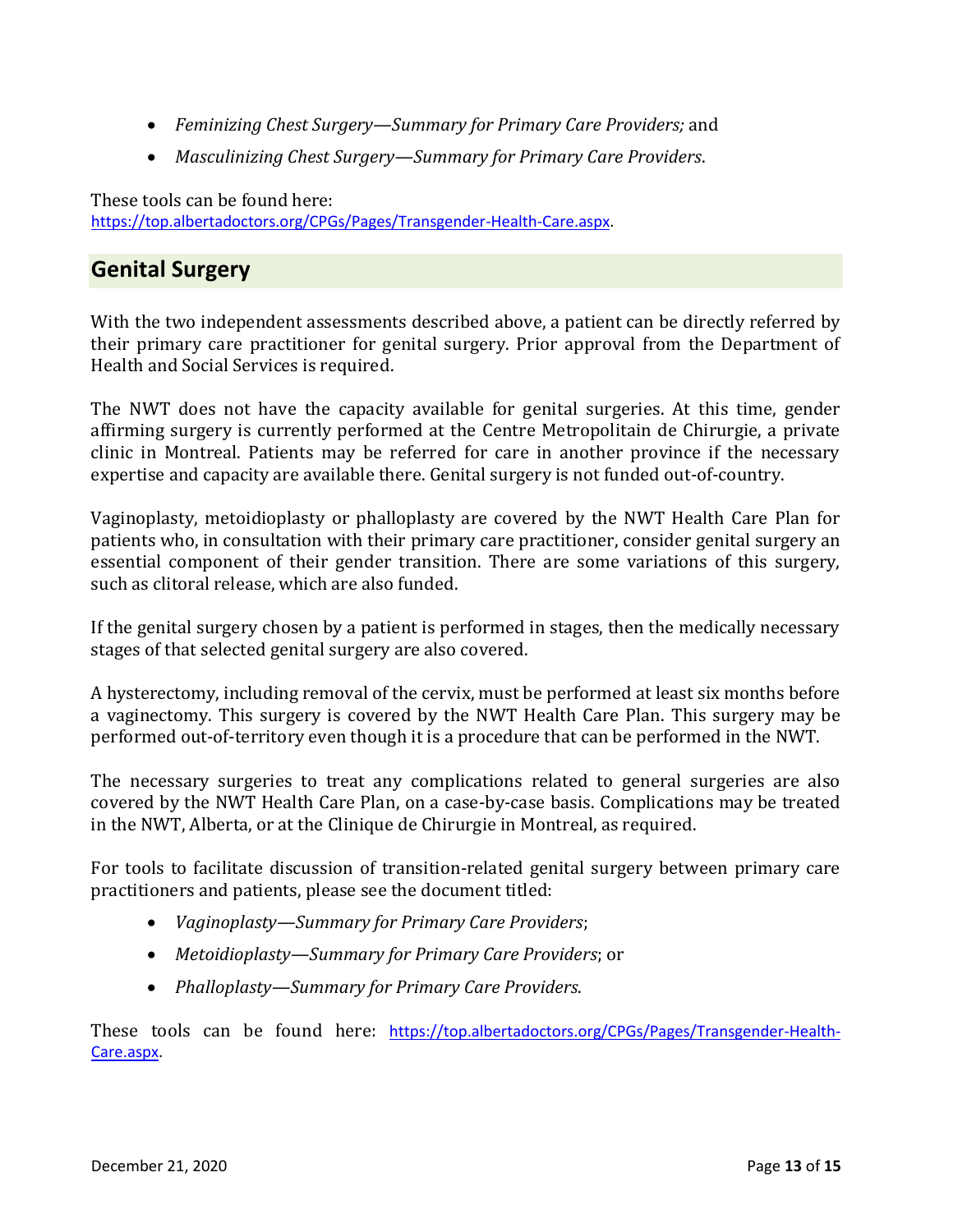# <span id="page-13-0"></span>**NWT Health Care Plan**

If surgeries are performed in multiple stages, they are only covered by the NWT Health Care Plan as long as the patient continues to have a valid NWT Health Care Card.

#### **The following are not covered by the NWT Health Care Plan:**

- The cost of outpatient medications, equipment/supplies (i.e. dressings, dilators), meals, accommodations, and personal expenses.
- Transgender, non-binary, and gender nonconforming care services provided outside of Canada, including any reimbursement for treatments or services received outside of Canada.
- Procedures that are not considered medically necessary, such as chest contouring, facial feminization, tracheal shave and voice pitch surgery, psychotherapy, massage therapy, or fertility preservation techniques.
- Non-medical interventions required prior to, or following, genital surgery including, but not limited to, liposuction, lipofilling, electrolysis, or laser hair removal.
- Surgery to correct congenital or acquired disorders of the reproductive system.
- Cosmetic procedures arising from the original surgery to improve appearance.

### <span id="page-13-1"></span>**Additional Resources and Support**

For additional resources and supports, please visit:

**Department of Education, Culture and Employment, Income Assistance Program:**  [www.ece.gov.nt.ca/en/services/income-security-programs/income-assistance](http://www.ece.gov.nt.ca/en/services/income-security-programs/income-assistance)

The Income Assistance Program provides financial assistance to northerners to help meet basic and enhanced needs.

#### **Rainbow Coalition of Yellowknife**: [www.rainbowcoalitionyk.org](http://www.rainbowcoalitionyk.org/)

An outreach organization based in Yellowknife that works to support 2SLGBTQQIPAA+ youth in the Northwest Territories.

**NWT Housing Corporation, Programs and Services**: [www.nwthc.gov.nt.ca/en/services](http://www.nwthc.gov.nt.ca/en/services) List of housing programs and services available to NWT residents

#### **Trans Care BC:** [www.phsa.ca/transcarebc/](http://www.phsa.ca/transcarebc/)

Trans Care BC supports the delivery of equitable and accessible care, surgical planning, and peer and community support for Trans people across the province—Trans Care BC has many education resources on their website.